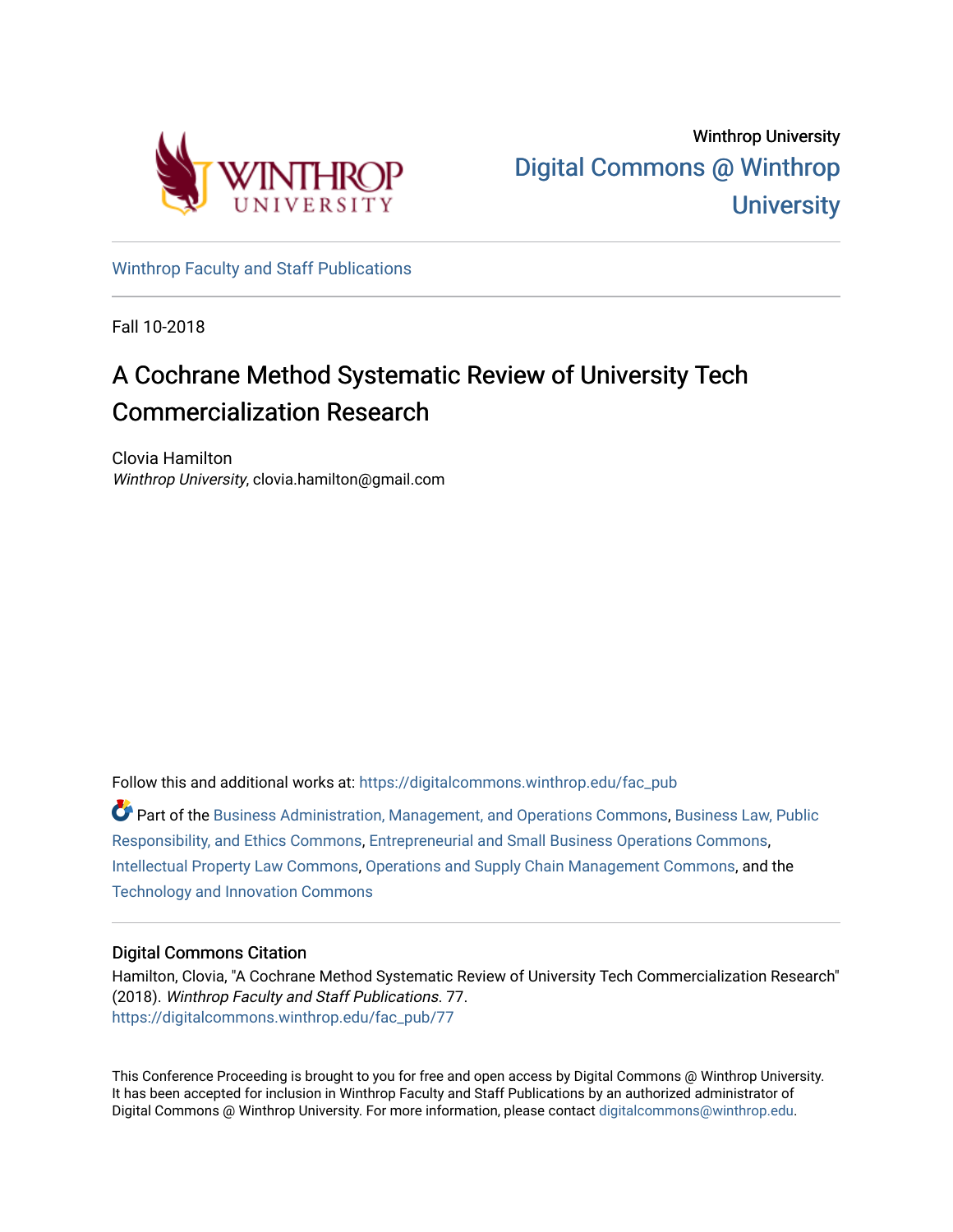# **A COCHRANE METHOD SYSTEMATIC REVIEW OF UNIVERSITY TECH COMMERCIALIZATION RESEARCH**

**CloviaHamilton Winthrop university Hamiltoncl@winthrop.edu**

 $\mathcal{L}_\mathcal{L} = \{ \mathcal{L}_\mathcal{L} = \{ \mathcal{L}_\mathcal{L} = \{ \mathcal{L}_\mathcal{L} = \{ \mathcal{L}_\mathcal{L} = \{ \mathcal{L}_\mathcal{L} = \{ \mathcal{L}_\mathcal{L} = \{ \mathcal{L}_\mathcal{L} = \{ \mathcal{L}_\mathcal{L} = \{ \mathcal{L}_\mathcal{L} = \{ \mathcal{L}_\mathcal{L} = \{ \mathcal{L}_\mathcal{L} = \{ \mathcal{L}_\mathcal{L} = \{ \mathcal{L}_\mathcal{L} = \{ \mathcal{L}_\mathcal{$ 

# **Abstract**

Since 1980 universities have been able to commercialize inventions that their faculty researchers create as per the 1980 Bayh-Dole Act (P.L. 96-517). Research universities can now own and license these inventions to small and well established companies. Since 1980, research universities have used tech commercialization to support their regional economies with product development and sales, and academic entrepreneurship resulting in university spinoffs and start-up business formations. This results in job creation. The technology transfer offices (TTOs) which were established at many research universities to manage this process have been studied quite extensively. However, the foundational elements that fuel successful TTO performance has not been studied comprehensively. Instead, there are numerous fragmented studies that date back to the early 1980s. In addition, there is no agreed upon common theory for studying university technology and how these elemental inputs related to performance outputs. Thus, herein it is advocated that the resource-based view (J. Barney, 1991) and theory on environmental munificence (Castrogiovanni, 1991, 2002) be used as a theoretical framework for researching university technology commercialization. Competitive resources in a more munificent environment can make it easier for an organization to survive and prosper.

# **Keywords**

technology management, technology transfer, technology commercialization, systematic review, meta-analysis, management of innovation, management of new technologies, project and innovation management, R&D management, management of scientists and engineers

# **Introduction**

Stanford cell biologist Lubert Stryer and U.C. Berkeley microbiologist Alexander Glazer researched the use of phycobiliproteins found in marine algae as fluorescent markers. Six (6) months later, Stanford licensed the invention to two (2) companies which is now an important tool for cancer detection and blood screening. And this is only one among many such success stories. In fact, for the past 30 years, universities have been in the business of selling research results by licensing technological innovations to well established corporations, small businesses, and/or to university start-up companies that they spin-off (Wiesendanger, 2000).

Since the Morill Act of 1862, established land grant universities have acted as research hubs. In 1980, Congress passed the Bayh-Dole Act ("Bayh Dole Act," 1980) which allowed universities to obtain ownership title to inventions created with government funded research and established technology transfer offices (TTOs) to manage the process of patenting and licensing these inventions. Technology transfer is a subset of technology management (C. Hamilton, 2017a, 2017b). Because of the role of TTOs in enabling and commercializing innovations, a growing number of researchers have examined for example: whether university policies and structures have any effect on academic entrepreneurship (Seashore Louis, 1989); the features of universities that generate the most spin-offs (A. W. Lockett, Mike 2005); factors that enhance university tech transfer (Friedman, 2003); if internal and external factors explain the efficiency of university tech transfer (Siegel, 2003); the level of efficiency that university TTOs in the UK exhibit (Chapple, 2005); the difference between for profit versus traditional nonprofit TTOs, technology licensing for equity strategies and sponsored research licensing strategies (G. D. Markman, Phan, Phillip H., Balkin, David B., Gianiodis, Peter T., 2005); the best incubation models for academic spin-offs (Clarysse, 2007); the most efficient TTOs (Curi, 2012) ; what technology transfer specialists pay attention to (C. Hamilton, 2015; C. S. Hamilton, David, 2016); and which TTOs are more likely to get better results (González-Pernía, 2013).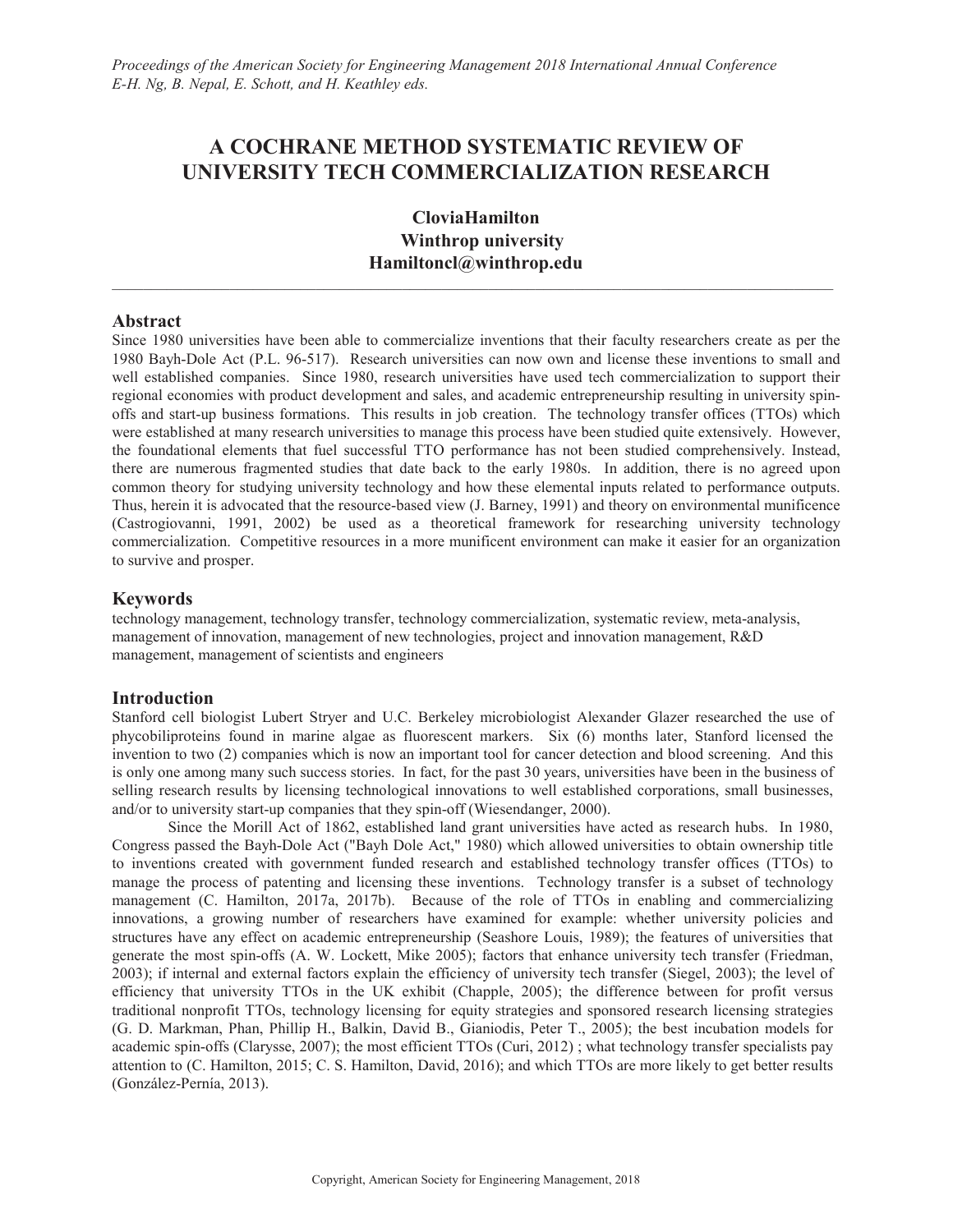Although there is a large and growing amount of TTO research, there is significant ambiguity surrounding the determinants of TTO performance. As an example, although one study showed that TTO performance in the creation of startups is strengthened by the presence of human capital (Van Looy, 2011), another study found the presence of human capital had little to no effect in relation to startup formations (Hülsbeck, 2013). This simply example suggests that it is unclear what resources are needed to enable strong TTO performance. Thus, the resourcebased view (RBV) (J. Barney, 1991) may be useful in describing why key TTO attributes might be related to performance. The RBV asserts that when organizations possess strategic resources that are valuable, rare, and hard to imitate, higher performance can result. For example, patents are potentially strategic (J. B. A. Barney, A. M. , 2001). The RBV further outlines that human (e.g., scientists), organizational (e.g., positive reputation, plans, systems), and physical (e.g., labs and facilities) resources might be necessary, but not sufficient, for organizations to perform at high levels if they are easy to imitate (J. Barney, 1991). Although the RBV has been applied to university technology commercialization in prior research (J. B. Powers, 2003), findings from single studies often do not generalize to the overall population (Schmidt, 2015). In addition to the RBV, the environment external to the university is an important source of resources; and when environments are more munificent, it makes it easier for an organization to survive and prosper (Castrogiovanni, 1991, 2002). In the context of TTOs, munificent environmental are characterized by industry funding, total research funding, GDP, and regional R&D intensity. The meta-analysis allows findings from extant research to be combined so that sampling error is minimized, and that estimates of relationships more closely approximate those found in the population.

#### **Hypotheses Development**

A concept model was developed for university technology transfer success based on the RBV. The concept model's constructs, definitions and samples measures are shown in Exhibit 1. The concept model shows inputs into the university technology transfer process. These are resource inputs. A RBV of university technology transfer involves viewing the process from the lens that TTOs require human, organizational, and physical resources to succeed. It was imperative to find studies with empirical measurements of resources that might be important.

Regarding *human capital resources*, studies were found which empirically measured TTO staff sizes in terms of full time equivalents (FTEs) (Carlsson, 2002; Chapple, 2005; Hülsbeck, 2013; G. D. G. Markman, Peter T.; Phan, Phillip H.; Balkin, David B. , 2005; J. B. M. Powers, Patricia 2005; Siegel, 2003; Van Looy, 2011); TTO legal expenditures (Chapple, 2005; Siegel, 2003); and TTO age (Chapple, 2005; G. D. G. Markman, Peter T.; Phan, Phillip H.; Balkin, David B. , 2005; J. B. M. Powers, Patricia 2005). With regard to *organizational resources*, invention disclosures (Cardozo, 2011; Carlsson, 2002; Chapple, 2005; Hülsbeck, 2013; Rogers, 2000; Siegel, 2003; Sine, 2003; Swamidass, 2009); patent applications filed by the TTO (Cardozo, 2011; Carlsson, 2002; Ho, 2014; Rogers, 2000; Swamidass, 2009) and university owned patents (Cardozo, 2011; Hülsbeck, 2013; J. B. M. Powers, Patricia 2005; Van Looy, 2011) have been measured.

With respect to *physical resources*, the presence of medical schools and incubators has also been studied (G. D. Markman, Phan, Phillip H., Balkin, David B., Gianiodis, Peter T., 2005; J. B. M. Powers, Patricia 2005; Van Looy, 2011). Further, the theory of environmental munificence (TEM) applies since the environment external to an organization such as a university is an important source of resources, and when environments are more munificent, it makes it easier for an organization to survive and prosper (Castrogiovanni, 1991, 2002). In the context of TTOs, munificent environmental are characterized by total research funding (Chapple, 2005; Ho, 2014; Hülsbeck, 2013; A. S. Lockett, Donald; Wright, Mike; Ensley, Michael D., 2005; J. B. M. Powers, Patricia 2005; Van Looy, 2011), regional GDP (Chapple, 2005; Hülsbeck, 2013), regional R&D intensity (Chapple, 2005; A. S. Lockett, Donald; Wright, Mike; Ensley, Michael D., 2005) and industry funding (Ho, 2014; J. B. M. Powers, Patricia 2005). These are empirical studies of external resources with respect to university technology transfer.

Exhibit 1 also shows the outputs of the university technology transfer process. These outputs are entrepreneurial spin-off businesses that may be formed (Hülsbeck, 2013; G. D. Markman, Phan, Phillip H., Balkin, David B., Gianiodis, Peter T., 2005; J. B. M. Powers, Patricia 2005; Rogers, 2000; Van Looy, 2011) and related licensing agreements (Chapple, 2005; J. B. Powers, 2003; J. B. M. Powers, Patricia 2005; Rogers, 2000; Siegel, 2003; Sine, 2003; Swamidass, 2009). There may also be licensing deals with established small business enterprises or larger corporations. The primary performance measures for TTOs are licensing revenues (Carlsson, 2002; Chapple, 2005; Ho, 2014; A. S. Lockett, Donald; Wright, Mike; Ensley, Michael D., 2005; G. D. Markman, Phan, Phillip H., Balkin, David B., Gianiodis, Peter T., 2005; J. B. Powers, 2003; J. B. M. Powers, Patricia 2005; Rogers, 2000; Siegel, 2003).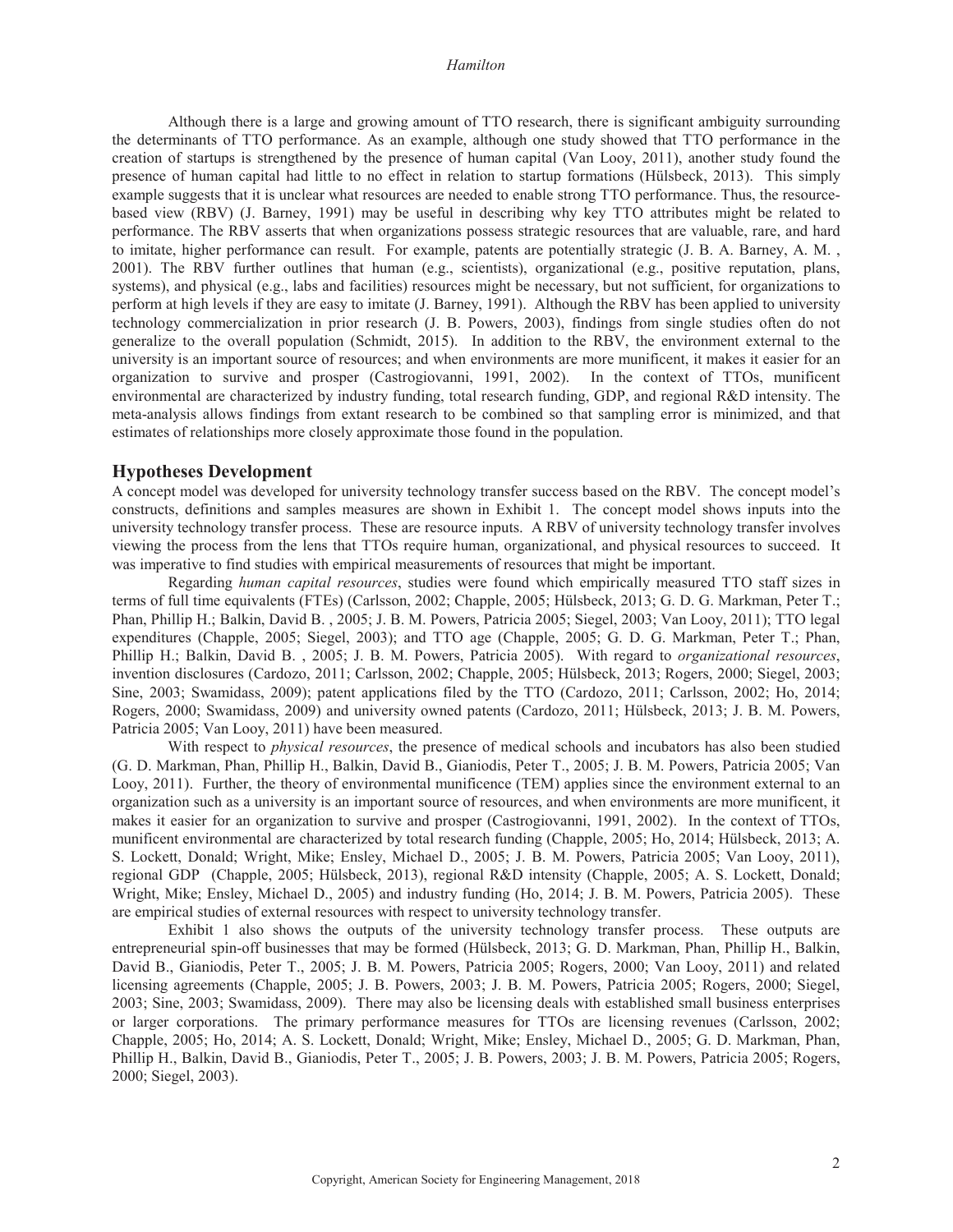#### **Method**

There's a large body of university technology transfer research dating back to the 1970s. Between September – November 2014, an evidence-based systematic review of university technology transfer literature was conducted to identify, select, appraise and synthesize results from similar separate studies. The review was updated between August and September of 2017. Systematic reviews focus on a specific research question or set of questions. Here, the systematic review was used to test the hypotheses.

#### **Exhibit 1. Definitions and Sample Measures of RBV constructs**

| <b>Constructs impacting the</b><br><b>Tech Transfer process</b> | <b>Definitions</b>                                 | <b>Sample Measures</b>                                                                     |
|-----------------------------------------------------------------|----------------------------------------------------|--------------------------------------------------------------------------------------------|
|                                                                 | <b>INPUT</b>                                       |                                                                                            |
| Human $(H)$                                                     | Universities' TTO staff and<br>legal resources     | TTO staff size (FTEs);<br>TTO age;<br>TTO legal expenditure                                |
| Organizational (O)                                              | Universities' internal<br>organizational resources | Invention disclosures;<br>Patent applications filed;<br>Patents owned                      |
| Physical (P)                                                    | Universities' internal physical<br>resources       | Presence of an Incubator;<br>Presence of a medical school                                  |
| External environment (E)                                        | Regional external resources                        | R&D<br>Regional GDP; Regional<br>intensity;<br>Total research funding;<br>Industry funding |
|                                                                 | <b>OUTPUT</b>                                      |                                                                                            |
| Performance (Perf)                                              | Outcomes of the university<br>TTO's activities     | performance<br>including<br>Overall<br>Licenses executed;                                  |
| License (Lic)                                                   |                                                    | Licensing revenues; Startups formed<br>Licenses executed;                                  |

Startups (Start) Startups formed

Systematic reviews differ from traditional narrative reviews because systematic reviews require the use of a pre-planned standard format and scientific method. In a traditional review, the researchers would generally look for research papers that support or not support the researchers' hypotheses. With regard to the scientific method, there are four (4) steps that differentiate a systematic review from a traditional narrative review. The traditional reviewer: (1) identifies all evidence on the topic; (2) selects evidence that meets inclusion/ exclusion criteria; (3) appraises the quality and validity of the evidence; and (4) summarizes the results. In comparison to the traditional review, in the systematic review, a standard format is used in an effort to conduct a higher quality, more sophisticated, comprehensive, extensive and unbiased review. There is a clearly specified method of identifying, selecting, validating and including information so that it is clear, transparent, recordable and reproducible. The transparency is in the process documented in the protocol for the systematic review. Using a clear and transparent process helps minimize bias and systematic errors in summarizing the evidence. There is also a quantitative synthesis to integrated the information from multiple studies.

Licensing revenues

The Cochrane Collaborative is a leading international group of medical researchers that conduct systematic reviews on biomedical research. Using their *Cochrane Handbook for Systematic Reviews*, the first step in this systematic review was to develop a protocol which outlined the steps for doing the systematic review based on the Cochrane Method (*Cochrane Handbook for Systematic Reviews of Interventions*, 2011). The protocol included data collection, screening the results, abstracting data, appraising the risk of bias, synthesizing the findings, and interpreting the results.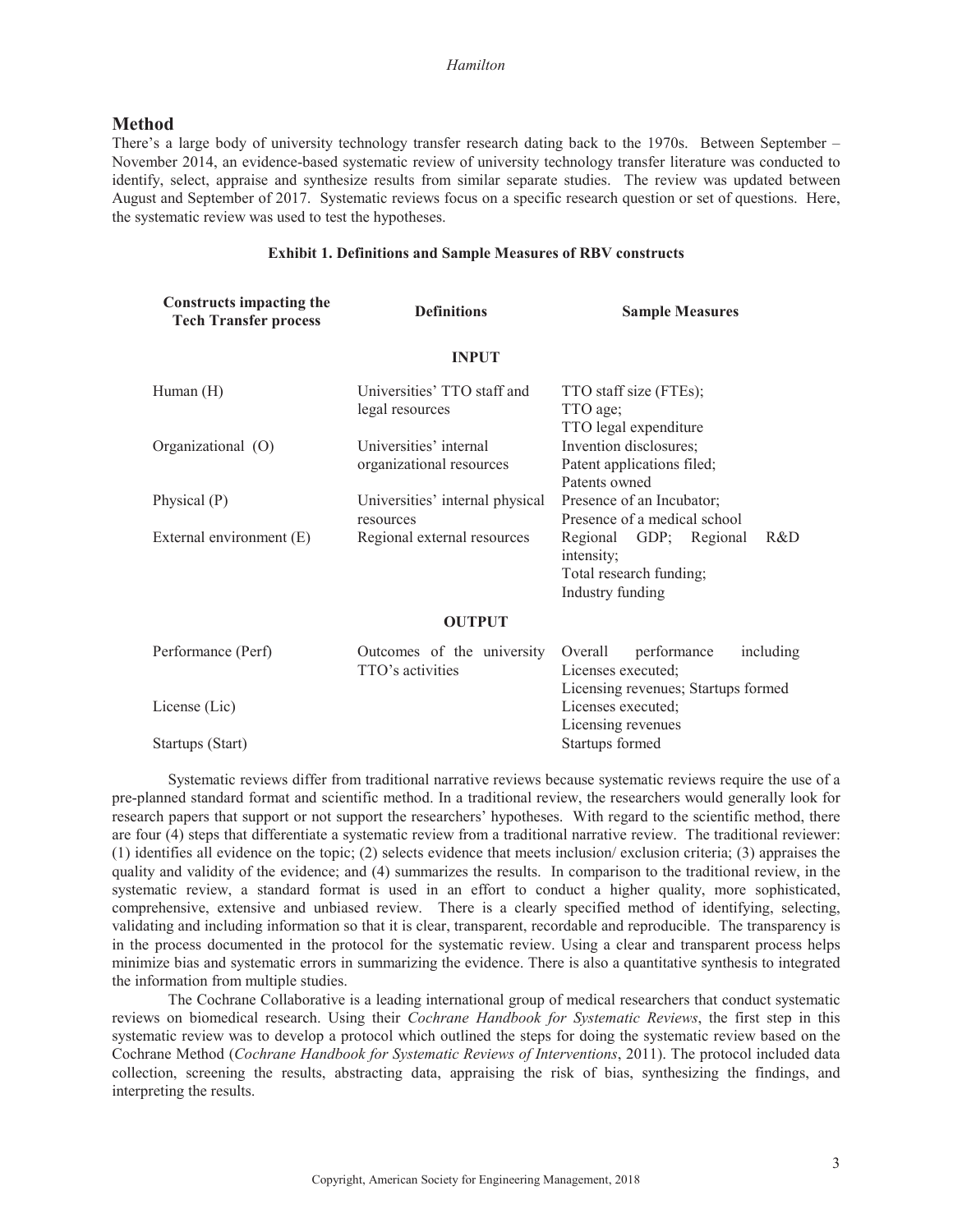#### **Data Sources**

In this systematic review, a comprehensive list of phenomenon-specific search keywords was created. Keywords were selected using the Cochrane Collaboration recommended PICO strategy in medical research. The benefit of using the PICO strategy is to ensure a well formulated research question (*Cochrane Handbook for Systematic Reviews of Interventions*, 2011). In PICO, research questions are broken down into concepts which include the research *Population*, medical *Interventions*, *Comparisons* and research *Outcomes*. In this study, keywords include concepts related to this study's newly coined 'PRO' which stands for research *Population, Resources,* and *Outcomes*: The studies collected for this systematic review have the following PRO components:

- $P =$  technology transfer office staffing Populations
- $R =$ human, organizational, and physical Resources
- $O =$  patenting, patent licensing and startup formation performance Outcomes

In addition, the Cochrane Collaborative recommends that well formulated research questions in biomedical systematic reviews describe the medical exposure or intervention, outcome, setting and population. The setting and population in the following research questions for this study is the university TTOs and their staffs respectively. According to RBV and TEM, the following hypotheses were tested with this meta-analytical systematic review:

- *Research Question 1*: Are human resources positively related to TTO performance in the areas of patenting, licensing, and generating startups?
- x *Research Question* 2: Are organizational resources positively related to TTO performance in the areas of patenting, licensing, and generating startups? These resources are invention disclosures, patent applications and patents.
- *Research Question 3*: Are physical resources positively related to TTO performance in the areas of patenting, licensing, and generating startups? These physical resources include incubators and medical schools.
- x *Research Question 4: Are e*xternal environmental munificence positively related to TTO performance in the areas of patenting, licensing, and generating startups?

These research questions were translated into the following general Boolean format that a database could understand: (Population OR synonym1 OR synonym2) AND (Resource1 OR synonym1 OR synonym2) AND (Outcome1 OR synonym1 OR synonym2). Thus, a sample initial search for Research Question 1 would be: (TTO OR "tech transfer" OR "technology management" OR "technology commercialization" OR "technology licensing") AND ("human resource" OR staff OR employee OR "licensing specialist" OR "tech transfer specialist") AND (performance OR licens OR patent OR startup).

The goal was to use the fewest number of concepts as possible to maintain a manageable set of results in the keyword searches. Keyword searches are any type of free text searching conducted to look for words in abstracts and other database fields. Since it takes an extensive amount of time to hand search all of the literature, a search strategy for databases is estimated and this is augmented with enough hand searching to ensure that the systematic review is being conducted in a full and comprehensive manner. Searches were conducted in databases such as *Web of Science*, *Scopus, Business Source Complete, JSTOR, EBSCO Academic Search, Social Science Research Network (SSRN)* and *Google Scholar*. The search strategy was iterative in that a table was created listing the keywords listed in each study; and as new keywords were found, the search strategy was revised using those terms. The search was rerun and documented. The goal was to create an optimal search strategy in order to retrieve useful citations. This process was done for each database. This was a comprehensive systematic literature review of TTO empirical studies.

Thousands of TTO empirical studies were found. Many used data from the Association of University Technology Management (AUTM) Statistics Access for Technology Transfer (STATT) database. Thus, although the Cochrane Method is typically used in the field of medical research, in this study of university technology commercialization, the universities' patenting and licensing may include medical, engineering, basic science, or computer science and other research areas.

The database search for empirical studies was augmented with hand searching that included the reference list of each study. This is called snowballing. Gray literature including dissertations were also searched. This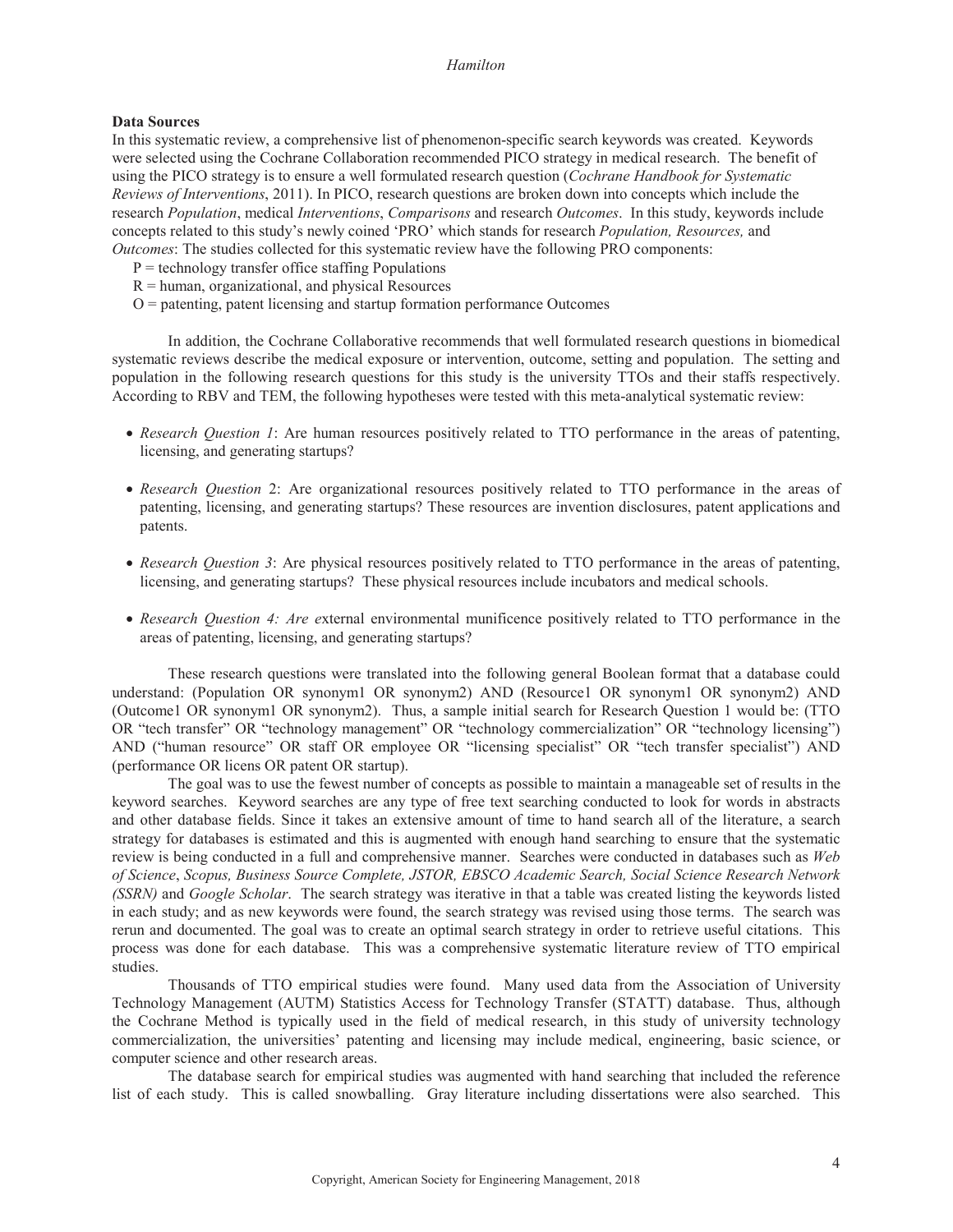electronic search was evaluated against the Sampson (2008) seven (7) key criteria for assessing search quality (Sampson, 2008): "(1) accurate translation of the research question into search concepts; (2) correct choice of Boolean operators; (3) accurate line numbers and absence of spelling errors; (4) an appropriate text word search; (5) inclusion of relevant subject headings; (6) correct use of limits and filters; and (7) search strategy adaptations". The original search for this study was conducted in 2014. In 2016, the seventh of the key criteria was removed as a highly recommended criterion and is now required at the search strategist's discretion (McGowan, 2016). Further, personal contacts in the university technology transfer were used to help identify and find additional empirical studies that should be included in the data. This thorough methodology is required in comprehensive systematic reviews.

#### **Data Collection**

To record all of this data for the systematic review and meta-analysis, the PRISMA method of transparent reporting was used. PRISMA was used to ensure a high quality rigorous review (Moher, 2009). This reporting strategy includes a 27 step checklist which was implemented for the reporting of this study. The PRISMA information flow chart is provided in Exhibit 2. Data was added to a table which included the data that a reference was found and the source of the data (i.e. the database, hand search, internet search or personal contact recommendation). The search strategy used to find each reference (i.e. keywords); and the name of the reference and findings were noted. In order to minimize bias, peer reviewed publications were selected. It was assumed that internal validity, external validity, originality and ethics would have been assessed in the peer review process.

#### **Meta-Analysis**

After completion of the systematic literature review, a meta-analysis was conducted to aggregate the evidence to reveal whether and to what extent the hypothesized relationships exists. A meta-analysis is a statistical analysis of a large collection of results from individual studies. Meta-analyses are useful when seeking to find trustworthy information when there is seemingly too much information. These analyses facilitate the efficient integration of information and can help university technology commercialization managers make better, rational decisions based on the totality of the available evidence. A meta-analysis yields a weighted average effect of the size of a relationship (Schmidt, 2015). The observed effects are correlations between any two variables and they vary randomly around the population 'real' effect.

Fortunately, meta-analyses minimize the impact that sampling and measurement error have on any given study's results because meta-analyses aggregate effects sizes from multiple studies so that small samples do not distort the overall findings and measurement errors are minimized (Schmidt, 2015). The goal is to consider whether the extent of the effects is large enough to matter to TTOs, faculty researchers, other research administrators and research university leaders.

**Inclusion-Exclusion Criteria.** To be included in the meta-analysis, each study had to contain a correlation among a resource or external environmental munificence measure and a performance measure. As a systematic reviewer, decisions had to be made about which of the studies were similar enough that they could be combined in a metaanalysis so that it could be determined whether or not an effect exists.

It is well known that there will be characteristics that differ in a set of research studies on a similar topic. For example, the characteristics of the study design, study participants, and outcomes may differ. The selected studies have to be similar in some way and the systematic reviewer has to decide whether they are similar enough. The systematic reviewer is also required to decide whether the studies are estimating in whole or in part a common effect. The goal is to combine the results quantitatively to obtain a single summary result. To ensure quality control, duplicate screening was used by having a second researcher independently review the studies as well. Among thousands of TTO studies extracted and screened as noted in Exhibit 2, 18 studies met the criteria. There were 24 studies identified as having relevant measures. However, only the 18 studies that measured TTO human, organizational and physical resources correlated to performance outcomes of licenses executed, licensing revenue and/or startup companies formed were included in this systematic review's meta-analysis. Also note that Carlsson 2002a and 2002b; and Ho 2014a and 2014b are designated as having two (2) studies each because each research team studied two (2) distinct study groups.

Many of the university technology transfer resources are gathered annually during the Association of University Technology Managers (AUTM) annual licensing survey. These human and organizational resources include, but are not limited to inputs such as TTO staff size, licensing legal budgets; and outputs such as the number of patents, licensing deals, licensing revenues and the number of start-up companies formed as the result of the TTO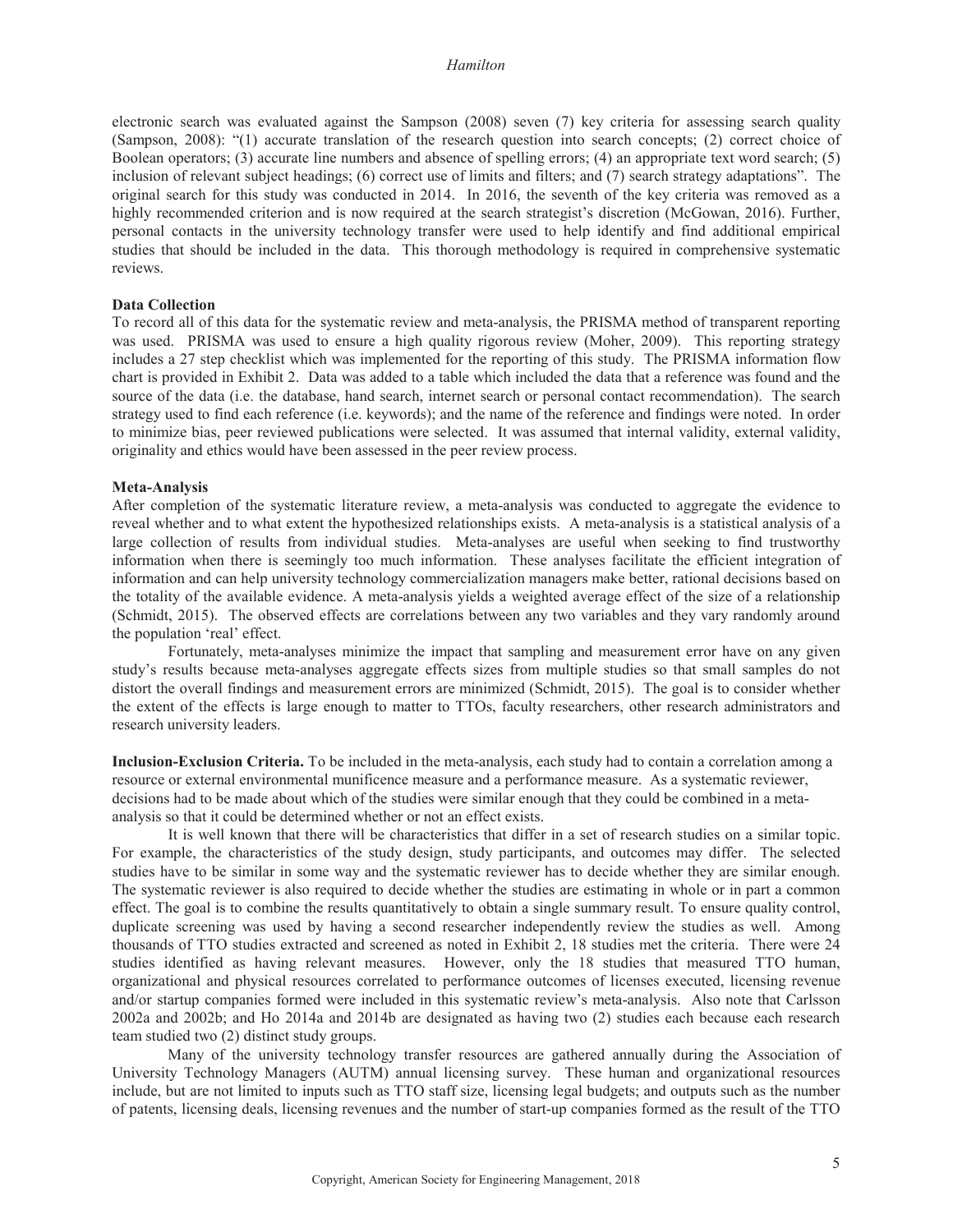licensing patented inventions to them. Physical resources include, but are not limited to, the presence of a medical school and incubator. The external environmental resources include GDP, R&D intensity and sponsored research funding.

This data was aggregated using a meta-analysis technique to reveal relationships between these resources. Weighted average effect of the size of relationships are found (Schmidt, 2015). The meta-analysis method was chosen because it reduces the impact that measurement error and sampling error have on empirical research results. A meta-analysis can be used to accumulate evidence within a macro research stream; and as a motivator to reevaluate established theories and develop new theories (Combs, 2011). Thus, the first step in the research method was the completion of a comprehensive literature review of TTO empirical studies. Each study had to contain (1) a measure of a university TTO resource or environmental munificence attribute (e.g., university research budget, industry funding, equity licensing, cash licensing, invention disclosures, patents, staff, staff experience, patenting legal expenditures, age of the TTOs, incubators), (2) a measure of performance (e.g., number of startups, licensing), and (3) an effect size estimate (e.g., correlation) of the relationship between an attribute and performance. A search for observed effects pertaining to human (H), organizational (O), physical (P) resources was conducted; and specific organizational resources related to external resources (E) also known as environmental munificence in relation to overall TTO performance (Perf), licensing as a type of performance (Lic) and startups (S) as a type of performance measure. Lic observed effects involved either executed licensing contracts or licensing revenues that were generated.



# **Exhibit 2. PRISMA Information Flow Chart**

**Statistical Analysis.** The 18 studies were coded to include identifying data (e.g. author names, publication, year of publication), N sample size and level of study, independent variables (IV), dependent variables (DV) and correlations (r). *Comprehensive Meta-Analysis* (CMA) software was used (Borenstein, 2005). Estimates of the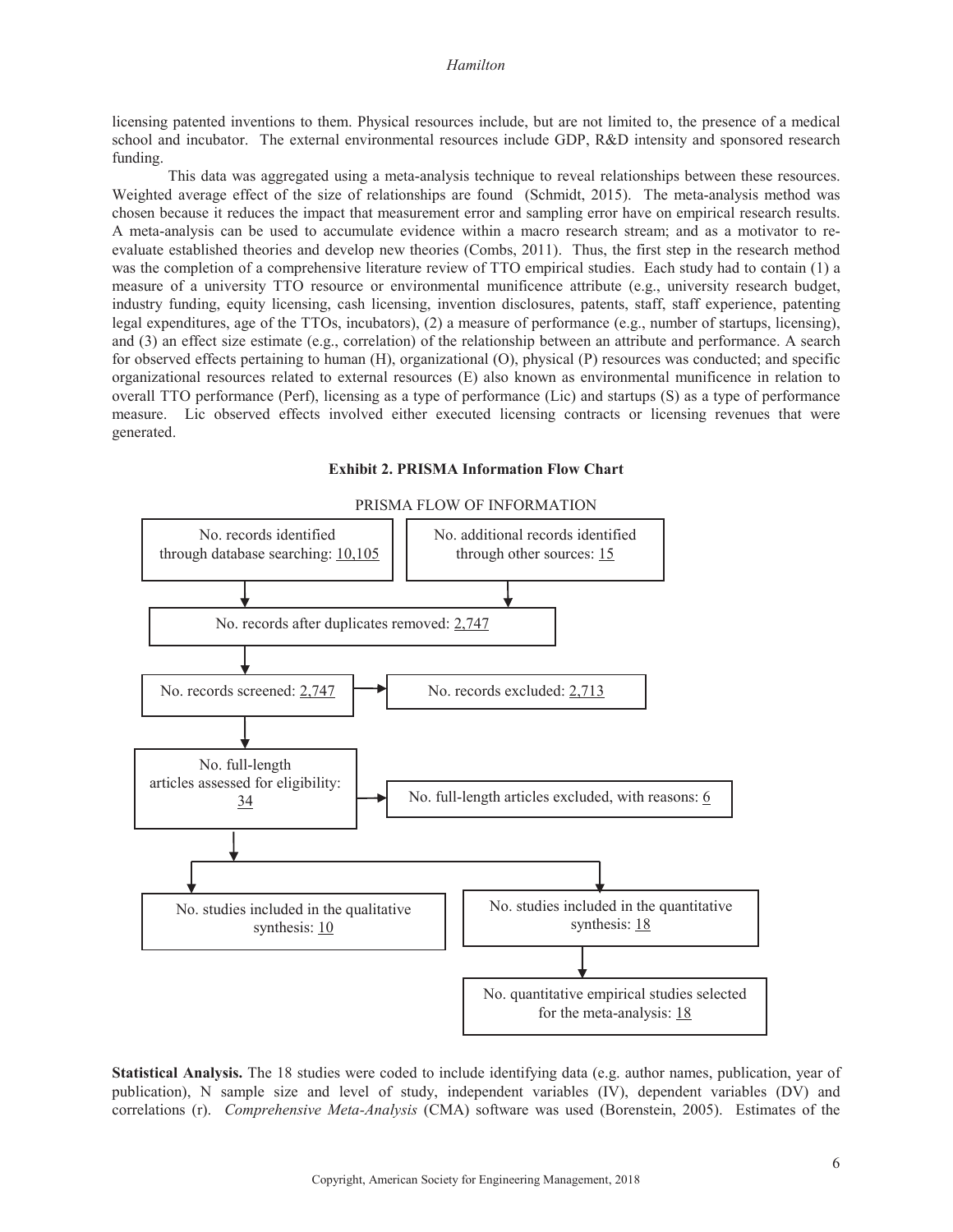effect sizes were calculated as the mean of the studies' sample size weighted correlations  $(\bar{r})$ . This provides a more accurate estimate since positive and negative sampling errors average out (Crook, 2008; Schmidt, 2015). Confidence intervals were used to facilitate hypothesis testing. The predictions were directional and two-tailed tests of the null were used. The effects described in the hypotheses were tested by whether the confidence intervals for  $\vec{r}$ included zero.

# **Results**

Effect sizes are estimates of a relationship's magnitude. A relationship such as a correlation r has a large effect if the observed  $r = 0.50$  or higher (Cohen, 1977). From the 18 studies found in the literature review, the weighted average effects and weighted average corrected effects were computed using a fixed effects model and are listed in Exhibit 3. The large effect sizes are highlighted in Exhibit 3. In addition, Exhibit 4 provides a comparison of results using the fixed effect model versus a random effects model. Heterogeneity is variation underlying the effects. The random effects model for meta analyses makes allowance for heterogeneity because it assumes there is a distribution of true effects.

**Exhibit 3. University technology transfer meta-analysis results using a fixed effects model**

| E            | E     | Е     | P            | D        | p        | $\Omega$     | $\Omega$ | $\Omega$ | H            | Н     | H     | IV           |
|--------------|-------|-------|--------------|----------|----------|--------------|----------|----------|--------------|-------|-------|--------------|
| <b>Start</b> | Lic   | Perf  | <b>Start</b> | Lic      | Perf     | <b>Start</b> | Lic      | Perf     | <b>Start</b> | Lic   | Perf  | DV           |
| 1010         | 2632  | 1078  | 157          | 656      | 813      | 1366         | 3489     | 4711     | 674          | 2153  | 2827  | N            |
| 12           | 26    | 38    |              | 6        | 8        | 15           | 40       | 53       | 10           | 26    | 36    | K            |
| 0.517        | 0.231 | 0.317 | 0.147        | 0.056    | 0.073    | 0.740        | 0.444    | 0.532    | 0.629        | 0.363 | 0.435 | Obs. r       |
| 0.572        | 0.236 | 0.328 | 0.148        | 0.056    | 0.074    | 0.950        | 0.478    | 0.593    | 0.740        | 0.381 | 0.466 | Corrected    |
|              |       |       |              |          |          |              |          |          |              |       |       |              |
| 0.452        | 0.183 | 0.278 | $-0.062$     | $-0.046$ | $-0.018$ | 0.706        | 0.408    | 0.504    | 0.564        | 0.313 | 0.394 | 99% CI       |
|              |       |       |              |          |          |              |          |          |              |       |       | Lower        |
| 0.561        | 0.268 | 0.347 | 0.298        | 0.133    | 0.142    | 0.763        | 0.471    | 0.552    | 0.674        | 0.400 | 0.465 | 99% CI       |
|              |       |       |              |          |          |              |          |          |              |       |       | <b>Upper</b> |

**Exhibit 4. University technology transfer meta-analysis results comparing fixed effects model and random effects model**

| IV            | H                 | H                                                                     | H                                      | $\Omega$                                        | $\Omega$                                   | $\Omega$                                               | P                | P                               | P                       | E                                         | E                                    | E                     |
|---------------|-------------------|-----------------------------------------------------------------------|----------------------------------------|-------------------------------------------------|--------------------------------------------|--------------------------------------------------------|------------------|---------------------------------|-------------------------|-------------------------------------------|--------------------------------------|-----------------------|
| DV            | Perf              | Lic                                                                   | <b>Start</b>                           | Perf                                            | Lic                                        | <b>Start</b>                                           | Perf             | Lic                             | <b>Start</b>            | Perf                                      | Lic                                  | <b>Start</b>          |
| Fixed         | 0.435             | 0.363                                                                 | 0.696                                  | 0.532                                           | 0.444                                      | 0.740                                                  | 0.073            | 0.056                           | 0.147                   | 0.317                                     | 0.231                                | 0.517                 |
| Pt Est        |                   |                                                                       |                                        |                                                 |                                            |                                                        |                  |                                 |                         |                                           |                                      |                       |
| Random        | 0.495             | 0.422                                                                 | 0.652                                  | 0.644                                           | 0.583                                      | 0.818                                                  | 0.067            | 0.042                           | 0.147                   | 0.403                                     | 0.337                                | 0.530                 |
| Pt Est        |                   |                                                                       |                                        |                                                 |                                            |                                                        |                  |                                 |                         |                                           |                                      |                       |
| <b>Fixed</b>  |                   |                                                                       |                                        |                                                 |                                            |                                                        |                  |                                 |                         |                                           |                                      |                       |
| LL-UL         |                   |                                                                       | 580<br>4                               | $\sim$<br>$\overline{\phantom{0}}$<br>$ \infty$ | $\overline{ }$<br>$\overline{\phantom{0}}$ | 4<br>$\epsilon$<br>$\ddot{\circ}$                      | 142              | .022<br>133                     | .012                    | 287<br>249                                | $\overline{ }$<br>268<br>$\tilde{e}$ |                       |
|               | 0.404<br>0.465    | $\frac{0.325}{0.400}$                                                 | $\overline{6}$ .<br>$\circ$<br>$\circ$ | n in<br>$\circ$<br>$\circ$                      | 0.47<br>$\overline{+}$<br>$\circ$          | $\overline{7}$<br>$\overline{ }$<br>$\circ$<br>$\circ$ | 0.004<br>$\circ$ | $\overline{Q}$<br>$\circ$       | 0.298<br>$\cup$         | $\dot{\circ}$<br>$\circ$                  | $\circ$<br>$\circ$                   | $\frac{0.469}{0.561}$ |
|               |                   |                                                                       |                                        |                                                 |                                            |                                                        |                  |                                 |                         |                                           |                                      |                       |
| Random        | $\circ$<br>$\sim$ |                                                                       |                                        | $\sim -$                                        |                                            |                                                        |                  | $\overline{0}$                  | $\sim$                  | $\overline{ }$                            | 5                                    |                       |
| <b>LL-UL</b>  | $\omega$ $\omega$ | $\sim$ $\sim$<br>$\circ$<br>$\overline{\phantom{0}}$<br>$\sim$ $\sim$ | $430 -$<br>0.799                       | $\frac{50}{75}$                                 | 390-<br>727                                | 0.703<br>0.892                                         | $0.050$<br>0.182 | 189<br>$\overline{\phantom{0}}$ | 0.298<br>$\overline{0}$ | 38<br>$\overline{4}$<br>$\omega$ $\omega$ | $\frac{0.137}{0.510}$                | $\frac{0.320}{0.690}$ |
|               | $\frac{3}{6}$     | $\circ$<br>$\circ$                                                    | $\circ$                                | $\circ$<br>$\circ$                              | $\circ$<br>$\circ$                         |                                                        | $\overline{P}$   | $\overline{Q}$<br>$\circ$       | $\overline{Q}$          | $\circ$<br>$\circ$                        |                                      |                       |
| $I^{\wedge}2$ | 96.18             | 96.50                                                                 | 93.55                                  | 98.03                                           | 98.19                                      | 96.02                                                  | 63.575           | 72.49                           | 0.00                    | 96.26                                     | 96.60                                | 93.74                 |
|               |                   |                                                                       |                                        |                                                 |                                            |                                                        |                  |                                 |                         |                                           |                                      |                       |

It includes fixed effect point estimate sizes (Fixed Pt Est) for the effects and 95% confidence intervals. Exhibit 4 also includes random effect point estimate sizes (Random Pt Est) for the effects and 95% confidence intervals. The confidence intervals for the fixed effect model results are narrower than the random effects model results. Also, the large studies have more impact under the fixed effect model than in the random effects model.

It is important to note that the effect sizes vary from study to study and these dispersions may be due to chance, sampling error or real differences in the effect sizes from one study to the next. Thus, the dispersion in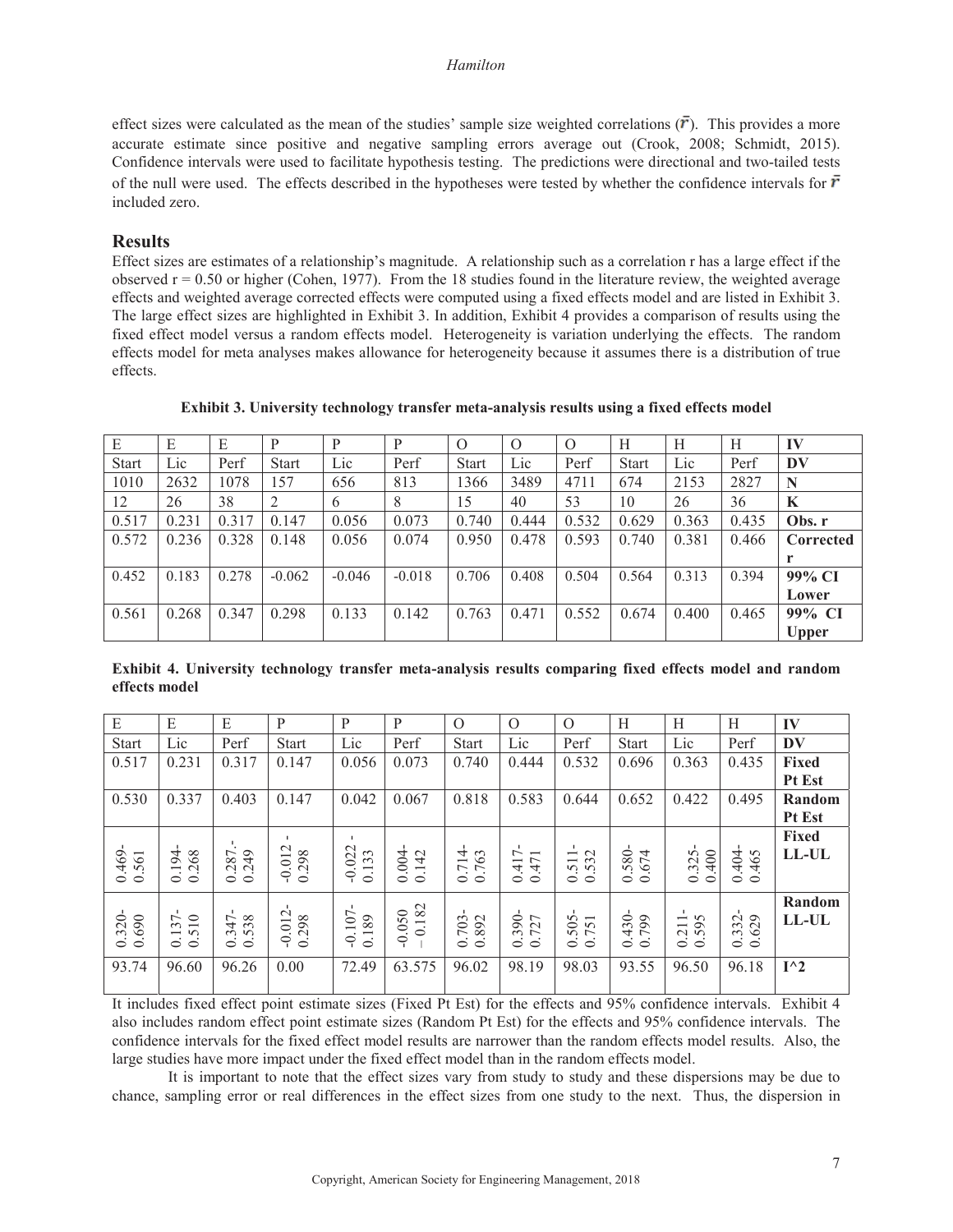effect sizes was analyzed for whether or not it is due to sampling error, chance or real differences in the correlations. The I-squared value is a measure of heterogeneity and it is listed in Exhibit 4. I $\alpha$  indicates the proportion of the observed variance that reflects the real difference in the studies.

The fixed effects model is based on the assumption that all of the studies are identical and have the same underlying true effect size; i.e. a single common effect. It assumes that any dispersion is due to sampling errors. In the first example of environmental factors correlated to start-up business formations,  $I^{\wedge}2$  was 93.74. This indicates that the variance of dispersion would be 94% as wide was depicted in the forest plots generated by the CMA software. So, the dispersion would be reduced but not by very much. Given that there are high I^2 values, there is likely dispersion which is due to more than just sampling error. Thus, the random effects model is the best model's results are the best results to use.

In addition, Q, degrees of freedom (df) and p values to test the hypothesis of homogeneity were evaluated. The studies have heterogeneity and it is unlikely that dispersion is due to chance. When there is statistical heterogeneity, the random effects model may be useful to give a more conservative results due to the wider confidence intervals. However, this was not the basis for deciding whether to use the fixed effect model results rather than the random effects model results. That decision is based on the sampling method. Since this systematic review involved going to the literature, extracting studies, and culminated in the selection of 18 studies, these studies are obviously not identical and the effect size really does vary from one study to the next. Thus, the random effect model results are the more plausible. As shown in Exhibit 4, the only difference between the random model results and the fixed effect model results is that organizational inputs to licensing performance outputs have a large effect (unlike the results of the fixed effect model).

The existing literature is extended by testing four (4) hypotheses related to human, organizational, physical and external environmental resource inputs of TTO output performance. A discussion of the results related to each of the four (4) hypotheses follows:

*Hypothesis 1*. Human resources are positively related to TTO performance in the areas of patent licensing and generating startups. Human resources are characterized by the TTO FTEs, TTO age and TTO legal expenditures for legal help.

As shown in Exhibit 4, the select human resources characterized by TTO age, TTO size and TTO expenditure on legal help measures had an observed and Fischer corrected correlation r greater than 0.5 in relation to university start up business formation. However, the study results do not show a large effect size between TTO human resources and licensing performance. The overall effect of these human resources was near significant as evidenced by weighted average correlations just under the value of 0.5. Thus, Hypothesis 1 is supported in part.

*Hypothesis* 2. Organizational resources are positively related to TTO performance in the areas of patenting, licensing, and generating startups. These resources are faculty invention disclosures, university patent applications and university patents owned.

The university organizational resources researched in the selected studies for this systematic review included invention disclosures, patent applications and university patents owned. With respect to the evaluation of these organizational resources' relationship to overall technology transfer performance. Hypothesis 2 was not supported. These select organizational resources were positively related to overall performance and to university start up business formation. This was expected because without these resources, it is very difficult to execute intellectual property licenses and generate licensing revenue. It would also be difficult to increase start up business formations since a common university start-up business model is to license a university owned patent to the start up for cash or equity for the purpose of commercializing the patented invention. Thus, without the invention disclosures, patent applications and issued patents, this approach to technology transfer would not work.

• *Hypothesis* 3. Physical resources are positively related to TTO performance in the areas of patenting, licensing, and generating startups. These physical resources include incubators and medical schools.

The weighted average correlations for university physical resources including incubators and medical schools in relationship to overall technology commercialization performance in startup business formation and patent licensing were not large effects. Thus, Hypothesis 3 was not supported.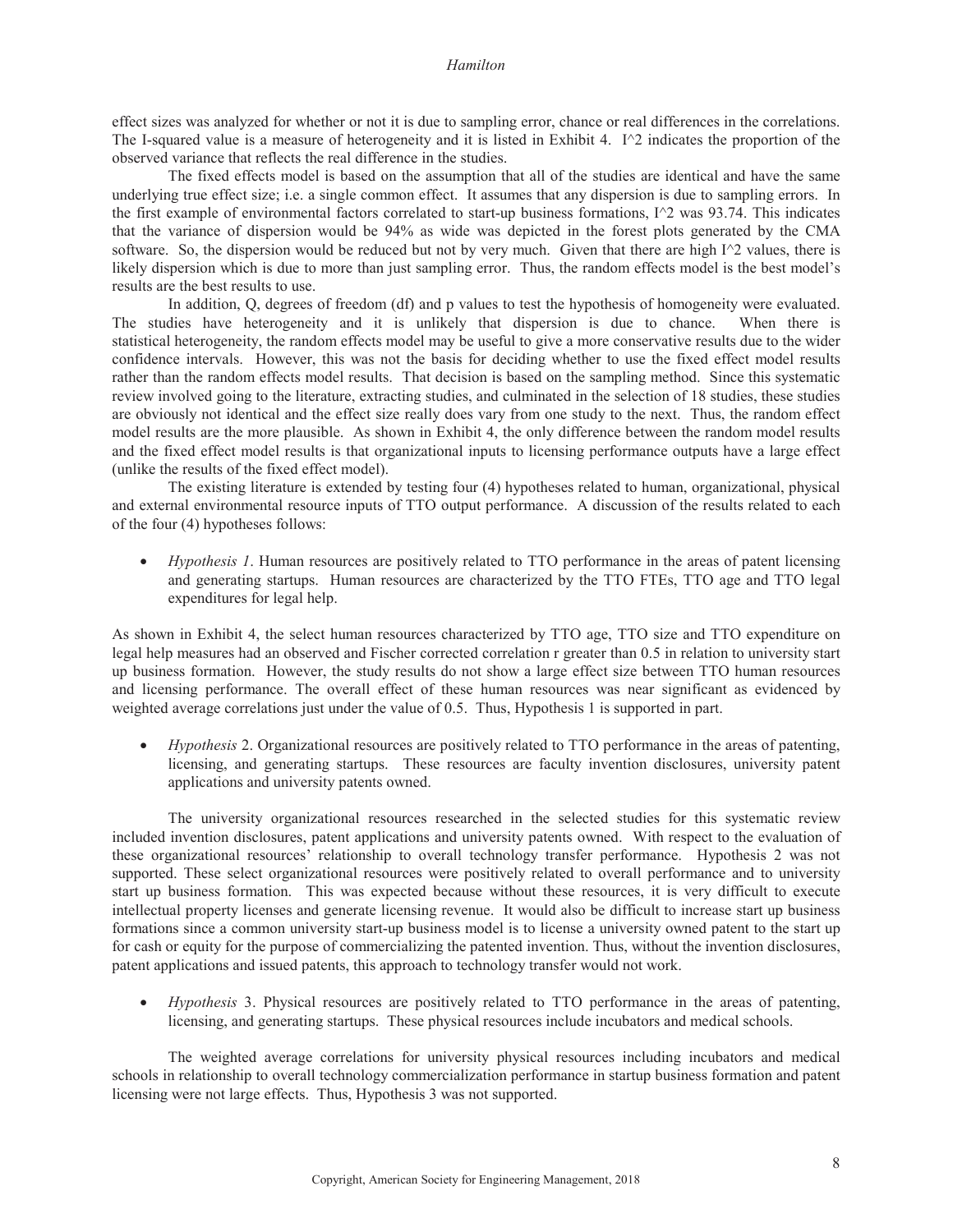• *Hypothesis* 4. External environmental munificence is positively related to TTO performance in the areas of patent licensing and generating startups.

The external environmental resources of research funding by industry and governmental agencies, GDP and regional R&D intensity did not have a positive relation on the overall performance of technology transfer as defined by patent licenses executed, licensing revenues and startup business formations. However, when investigating the relationship of the environmental resources on licensing separate from start-up business formations, there was no positive relationship between environmental resources and licensing (i.e. executed patent licenses and licensing income). Yet, there was a positive relationship between the external environment and start up business formations. Thus, this systematic review provides confirmation that start-up business formations are positively correlated to the availability of external research and development sponsored funding, GDP and regional R&D intensity.

### **Conclusion**

Unfortunately, prior research contains conflicting evidence surrounding how key TTO resources attributes and characteristics of the environment relate to performance. Given the importance of TTOs, the lack of a comprehensive study, and that little theory has been leveraged to understand central TTO-performance relationships, insights from extant research was combined via this systematic review and meta-analysis to tell a more complete story.

Here, the *Resource Based View* and *Theory of Environmental Munificence* were applied and we find that the relationship between TTO human and organizational resources and start up business performance is where TTOs get the strongest returns. It was discovered that human and organizational resources are significant relative to startup business formations, patents, and licensing activities. The strongest effects were among the organizational and human inputs relative to licensing activities. The *Resource Based View* (RBV) teaches that when resources are hard to imitate, are valuable and rare, such as patented inventions, then they provide an organization with a competitive advantage. External environmental munificence also relates to TTO performance. The *Theory on Environmental Munificence* (TEM) (Castrogiovanni, 1991, 2002) teaches that environment external to the university is an important source of resources, and when environments are more munificent, it makes it easier for an organization to survive and prosper. Combined, the RBV and TEM explains the results of this meta-analysis research.

This analysis is useful because it can steer TTO managers and leaders into the direction of bolstering their human and organizational resources with their limited financial investments, rather than physical resources in order to improve performance success. Doing so will not only reconcile conflicting findings in extant research, but also will enable university leaders to optimize the use of their scarce resources.

#### **References**

Barney, Jay (1991). Firm resources and sustained competitive advantage. *Journal of management 17*(1), 99-120. Barney, Jay B.; Arikan, A. M. . (2001). Resource-based view: origins and implications. In R. F. Hitt, Harrison, J.

- (Ed.), *The Blackwell Handbook of Strategic Management* (pp. 124-188). Malden, MA: Blackwell. Bayh Dole Act, Pub. L. No. 96-517 (1980 December 12, 1980).
- Borenstein, M.; Hedges, L.; Higgins, J.; Rothstein, H. (2005). Comprehensive Meta-Analysis. Englewood, NJ: Biostat.
- Cardozo, Richard; Ardichvili, Alexandre; Strauss, Anthony (2011). Effectiveness of university technology transfer: an organizational population ecology view of a maturing supplier industry. *The Journal of Technology Transfer 36*(2), 173-202.
- Carlsson, Bo; Fridh, Ann-Charlotte. (2002). Technology transfer in United States universities. *Journal of Evolutionary Economics, 12*(1), 199-232.

Castrogiovanni, Gary J. . (1991). Environmental Munihcence; A Theoretical Assessment. *Academy of Management Review, 16*(3), 542-565.

- Castrogiovanni, Gary J. . (2002). Organization task environments: Have they changed fundamentally over time?. *Journal of Management, 28*(2), 129-150.
- Chapple, Wendy, Lockett, Andy, Siegel, Donald, Wright, Mike (2005). Assessing the relative performance of U.K. university technology transfer offices: parametric and non-parametric evidence. *Research Policy, 34*, 369- 384.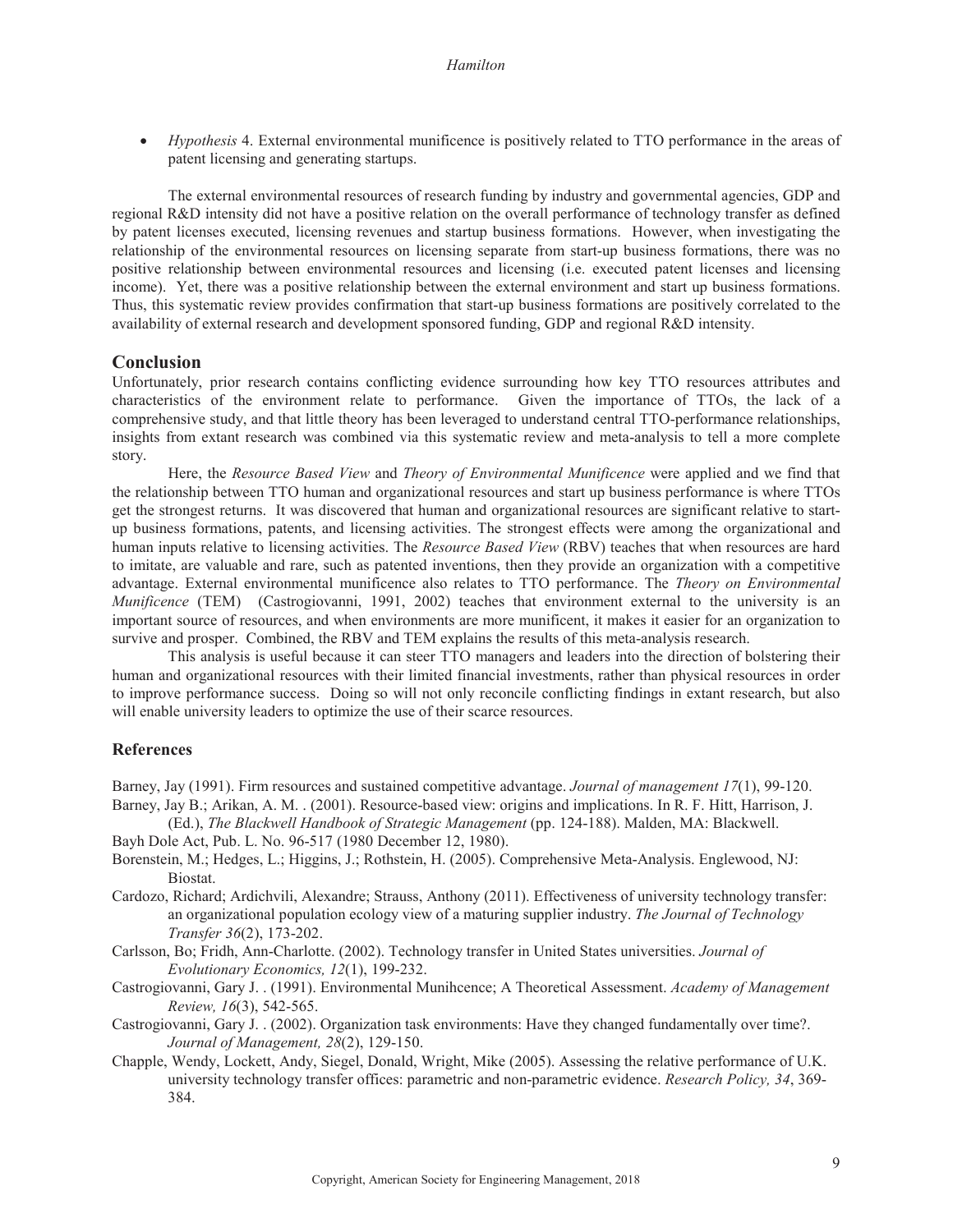- Clarysse, Bart; Wright, Mike; Lockett, Andy; Mustar, Philippe; Knockaert, Mirjam. (2007). Academic spin-offs, formal technology transfer and capital raising. *Industrial and Corporate Change, 16*(4), 609-640.
- *Cochrane Handbook for Systematic Reviews of Interventions*2011). J. P. G. Higgins, Sally (Ed.) Retrieved from www.handbook.cochrane.org
- Cohen, Jacob. (1977). *Statistical power analysis for the behavioral sciences*. New York, NY: Academic Press.
- Combs, James G.; Ketchen, David J.; Crook, T. Russell; Roth, Philip L. . (2011). Assessing cumulative evidence within 'macro'research: Why meta-analysis should be preferred over vote counting. Journal of *Management Studies, 48*(1), 178-197.
- Crook, T. Russell; Ketchen, David J.; Combs, James G.; Todd, Samuel Y. . (2008). Strategic resources and performance: a meta-analysis. Strategic Management Journal 29(11), 1141-1154.
- Curi, Claudia; Daraio, Cinzia; Llerena, Patrick. (2012). University technology transfer: how (in) efficient are French universities? *Cambridge Journal of Economics 36*(3), 629-654.
- Friedman, Joseph, Silberman, Jonathan. (2003). University Technology Transfer: Do Incentives, Management, and Location Matter? *Journal of Technology Transfer, 28*, 17-30.
- González-Pernía, José L., Kuechle, Graciela, Peña-Legazkue, Iñaki (2013). An Assessment of the Determinants of University Technology Transfer. *Economic Development Quarterly*.
- Hamilton, Clovia. (2015). *University Technology Transfer Information Processing from the Attention Based View*. Paper presented at the Proceedings of the International Annual Conference of the American Society for Engineering Management International Annual Conference, Indianapolis, IN.
- Hamilton, Clovia. (2017a). Emerging research institutions' technology transfer supply chain networks' sustainability: Budget resource planning tool development. *IEEE Engineering Management Review, 45*(4), 39-52.
- Hamilton, Clovia. (2017b). *HBCU Technology Transfer Supply Chain Networks Sustainability Budget Resource Planning Tool Development*. Paper presented at the 38th International Annual Conference of the American Society for Engineering Management (ASEM 2017), Reimagining Systems Engineering and Management, Huntsville, AL.
- Hamilton, Clovia; Schumann, David. (2016). Love and Hate in University Technology Transfer: Examining Faculty and Staff Conflicts and Ethical Issues *The Contribution of Love, and Hate, to Organizational Ethics* (pp. 95-122): Emerald Group Publishing Limited.
- Ho, Mei Hsiu-Ching; Liu, John S.; Lu, Wen-Min; Huang, Chien-Cheng (2014). A new perspective to explore the technology transfer efficiencies in US universities. *The Journal of Technology Transfer, 39*(2), 247.
- Hülsbeck, Marcel; Lehmann, Erik E.; Starnecker, Alexander (2013). Performance of technology transfer offices in Germany. *The Journal of Technology Transfer*, 1-17.
- Lockett, Andy; Siegel, Donald; Wright, Mike; Ensley, Michael D. (2005). The creation of spin-off firms at public research institutions: Managerial and policy implications. *Research Policy, 34*(7), 981-993.
- Lockett, Andy; Wright, Mike (2005). Resources, capabilities, risk capital and the creation of university spin-out companies. *Research Policy 34*, 1043-1057.
- Markman, Gideon D., Phan, Phillip H., Balkin, David B., Gianiodis, Peter T. (2005). Entrepreneurship and university-based technology transfer. *Journal of Business Venturing 20*, 241-263.
- Markman, Gideon D.; Gianiodisa, Peter T.; Phan, Phillip H.; Balkin, David B. . (2005). Innovation speed: Transferring university technology to market. *Research Policy, 34*, 1058–1075.
- McGowan, Jessie; Sampson, Margaret Sampson; Salzwedel, Douglas M.; Cogo, Elise; Foerster, Vicki; Lefebvre, Carol (2016). PRESS peer review of electronic search strategies: 2015 guideline statement. *Journal of clinical epidemiology, 75*, 40-46.
- Moher, David; Liberati, Alessandro; Tetzlaff, Jennifer; Altman, Douglas G.; Prisma Group. (2009). Preferred reporting items for systematic reviews and meta-analyses: the PRISMA statement. *PLoS medicine 6*(7).
- Powers, Joshua B. . (2003). Commercializing academic research: Resource effects on performance of university technology transfer. *The Journal of Higher Education, 74*(1), 26-50.
- Powers, Joshua B.; McDougall, Patricia (2005). Policy orientation effects on performance with licensing to start-ups and small companies. *Research Policy, 34*(7), 1028-1042.
- Rogers, Everett M.; . (2000). Assessing the Effectiveness of Technology Transfer Offices at U.S. Research Universities. *Journal of the Association of University Technology Managers, 12*(1), 47-80.
- Sampson, Margaret; McGowan, Jessie;; Lefebvre, Carol.; Moher, David; Grimshaw, Jeremy. (2008). PRESS: Peer Review of Electronic Search Strategies. *Ottawa, ON, Canada.* 2014
- Schmidt, Frank L.; Hunter, John E. . (2015). *Methods of meta-analysis: Correcting error and bias in research findings* (3rd ed.). Thousand Oaks, CA: Sage Publications.